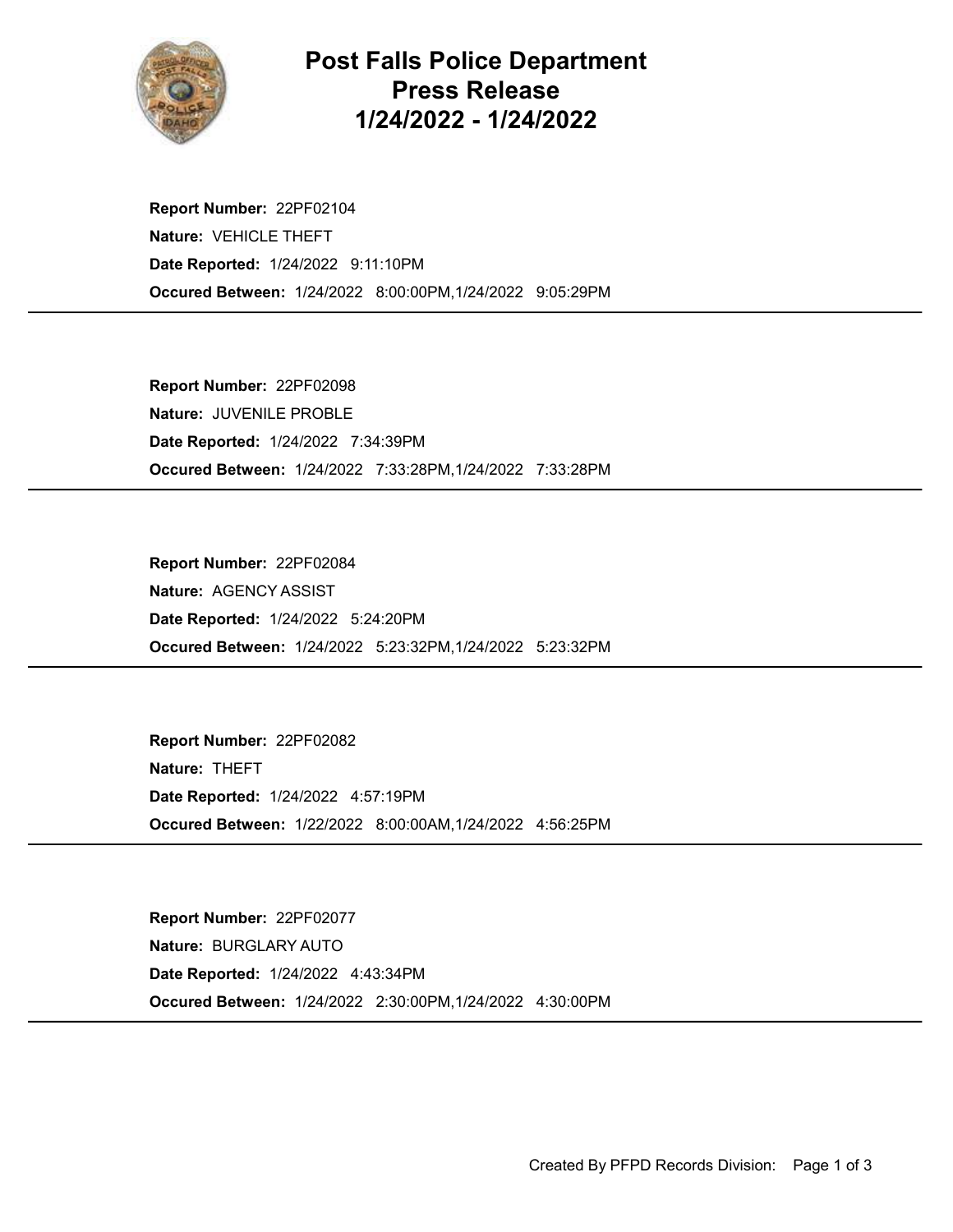Occured Between: 1/24/2022 9:00:00AM,1/24/2022 3:10:00PM Report Number: 22PF02074 Nature: ACCIDENT H&R Date Reported: 1/24/2022 3:24:20PM

Occured Between: 1/10/2022 8:00:00AM,1/24/2022 1:30:00PM Report Number: 22PF02064 Nature: MAL INJURY Date Reported: 1/24/2022 1:35:39PM

Occured Between: 1/24/2022 12:43:50PM,1/24/2022 12:43:50PM Report Number: 22PF02056 Nature: TOBACCO PROBLEM Date Reported: 1/24/2022 12:44:37PM

Occured Between: 1/24/2022 12:42:28PM,1/24/2022 12:42:28PM Report Number: 22PF02055 Nature: TOBACCO PROBLEM Date Reported: 1/24/2022 12:43:37PM

Occured Between: 1/14/2022 8:00:00AM,1/14/2022 3:00:00PM Report Number: 22PF02054 Nature: TOBACCO PROBLEM Date Reported: 1/24/2022 12:42:10PM

Occured Between: 1/24/2022 12:38:29PM,1/24/2022 12:38:29PM Report Number: 22PF02053 Nature: FORENSIC EXAM Date Reported: 1/24/2022 12:38:29PM